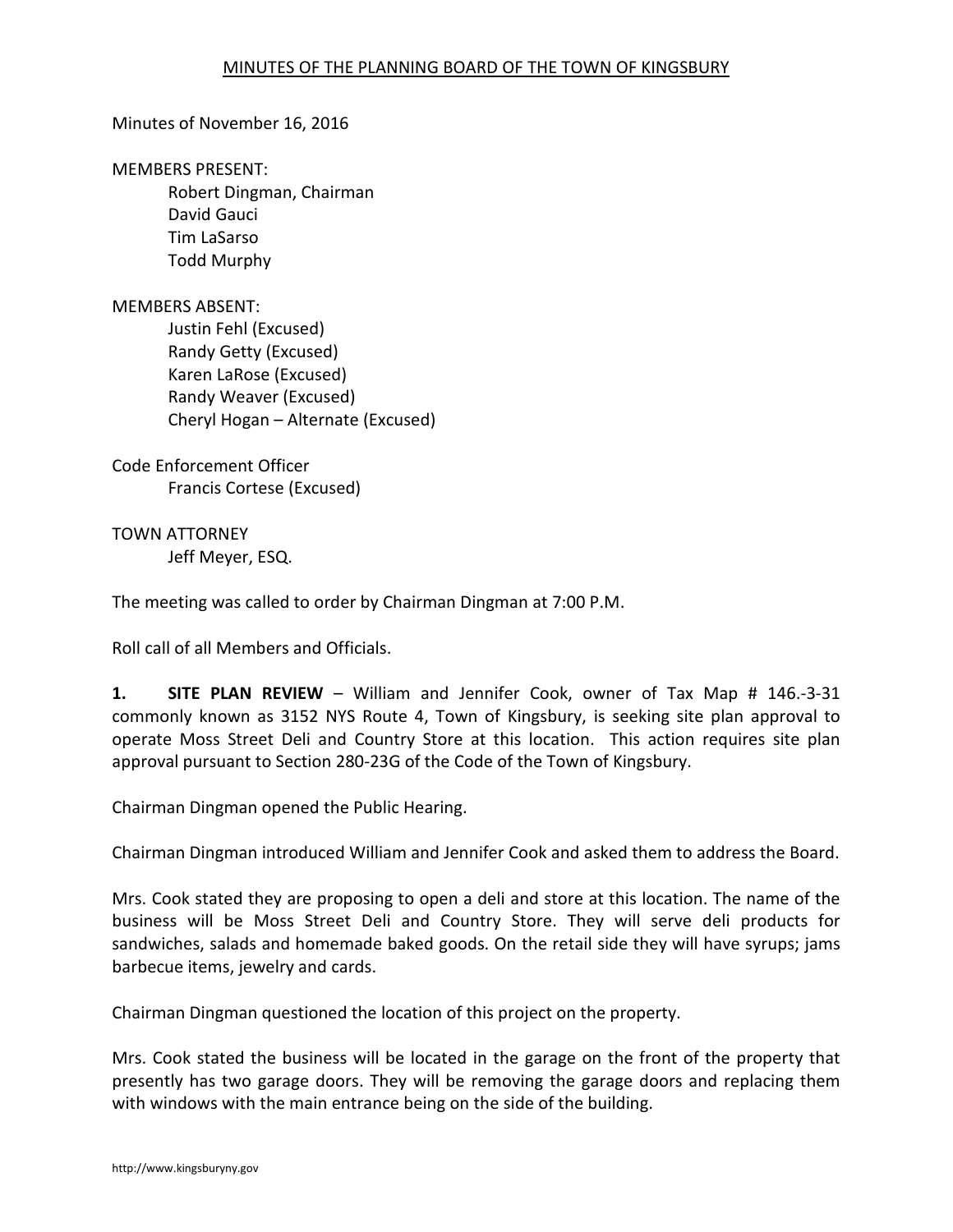# MINUTES OF THE PLANNING BOARD OF THE TOWN OF KINGSBURY

Planning Board Meeting November 16, 2016 Page 2 of 4

Chairman Dingman questioned the water supply and septic.

Mr. Cook stated there is a working well and an inadequate septic. They are working with Charles Scudder, Scudder Associates who is installing the septic system.

Chairman Dingman questioned if the Cook's would need to be in contact with Department of Health.

Mrs. Cook stated yes they will have to get approval from DOH for the water and the septic. When they went to the Washington County Planning Board had a concern with the parking.

Chairman Dingman stated the County did approve this project with a recommendation that this Board work with the Cook's on the parking arrangement for efficiency and safety.

Chairman Dingman questioned if there would be changes to ingress and egress.

Mr. Cook stated he wants to meet with Mr. Cortese to discuss what his thoughts are with the entrance to the property. At this time from the base of the building to the white line on the road there are 29 feet with a 7 foot apron. He needs to meet with Mr. Cortese with concerns for the parking and what the right of way restriction is and what he can and cannot do.

Chairman Dingman stated it is usually Department of Transportation that has an issue with this and Mr. Cortese will help the Cook's make a connection with DOT.

Chairman Dingman complemented the Cooks on their application with it being very complete with the drawings and explaining what they would like to do.

Mr. Gauci questioned the lighting and signage.

Mr. Cook stated the lights would be down cast. They are still discussing what and where the sign will be. When they meet with Mr. Cortese they plan to talk to him on this.

There being no comments from the public, Chairman Dingman close the public hearing.

**ON A MOTION BY MR. LASARSO**, and seconded by Mr. Gauci the Kingsbury Planning Board declares lead agency status and having reviewed the short form SEQRA submission and having taken a hard look at the potential environmental impacts finds that there are no potential negative environmental impacts anticipated from this project and the Board issued a negative declaration on the project.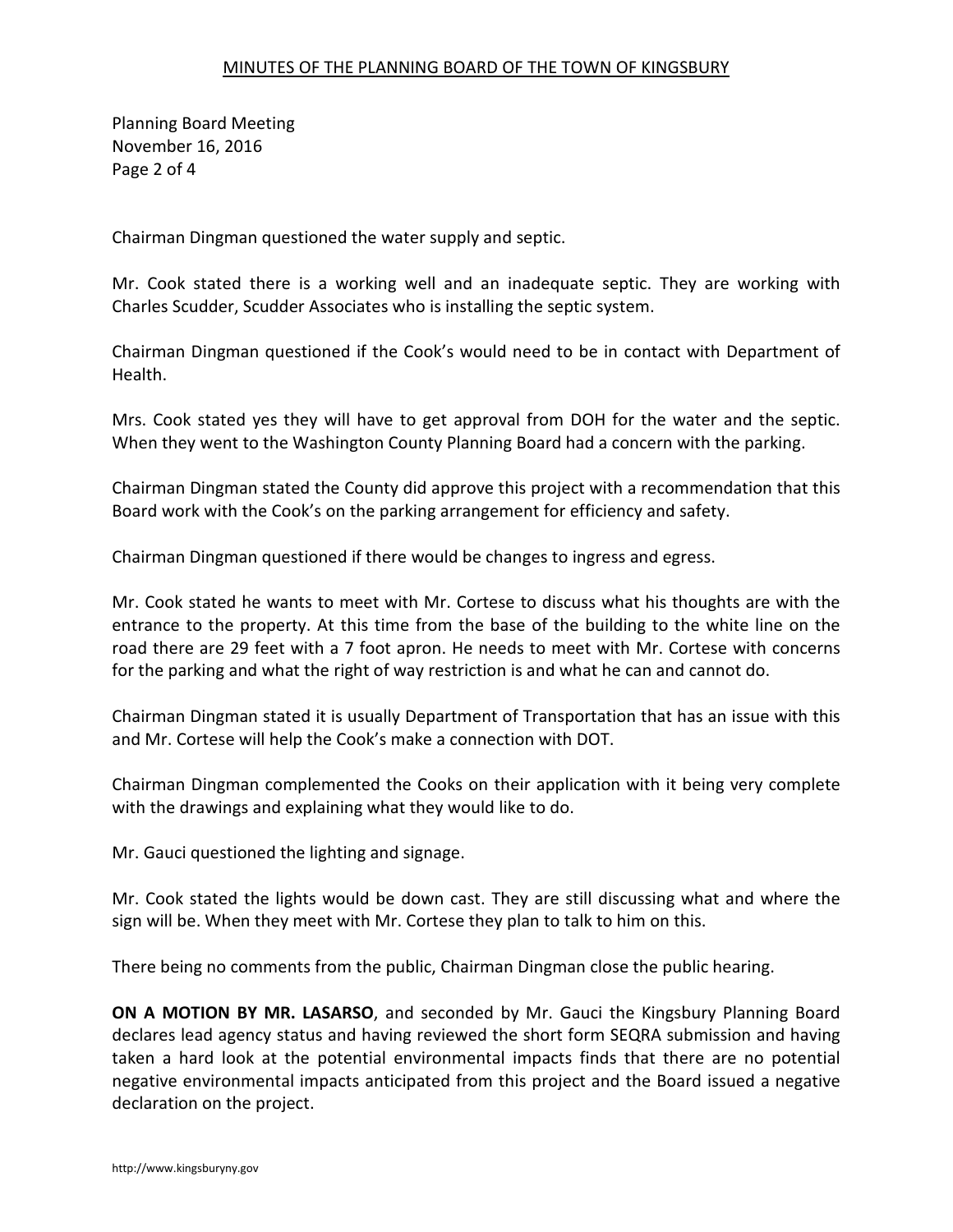Planning Board Meeting November 16, 2016 Page 3 of 4

The Board then reviewed the proposed Resolution.

# **Resolution No. 1 of November 21, 2016**

**SITE PLAN REVIEW** – William and Jennifer Cook, owner of Tax Map # 146.-3-31 commonly known as 3152 NYS Route 4, Town of Kingsbury, is seeking site plan approval to operate Moss Street Deli and Country Store at this location. This action requires site plan approval pursuant to Section 280-23G of the Code of the Town of Kingsbury.

**ON A MOTION BY MR. GAUCI**, seconded by Mr. Murphy based on all of the evidence and materials submitted by the Applicant and the representations made at the meeting, the Application is hereby approved subject to the following conditions:

- 1. Downcast lighting shall be used on the premises for exterior lighting.
- 2. There will be no outside storage
- 3. Ingress and egress to be compliant with Department of Transportation and Code Enforcement Officer.
- 4. Approval contingent on Department of Health approvals.

**AYES: 4 NAYES: ABSENT: 5**

**2. Preliminary Review** - Jeff Walker, Affordable Auto Sales Inc., contract vendee of Tax Map # 154.8-1-26, commonly known as 3606-3614 Burgoyne Avenue, site plan approval to operate a Car Display Lot Business at this location. This action is pursuant to Section 280-23 G of the Code of the Town of Kingsbury.

Chairman Dingman introduced Jeff Walker and asked him to address the Board.

Mr. Walker stated they are proposing to display cars at 3606-3614 Burgoyne Avenue. Affordable Auto Sales Inc. is located at 1132 Dix Avenue, Hudson Falls. They would like to able to display up to 20 late model used cars at this site. The display lot will have a 4' X 8'with a name, address and phone number to call. They will not be staffing this lot.